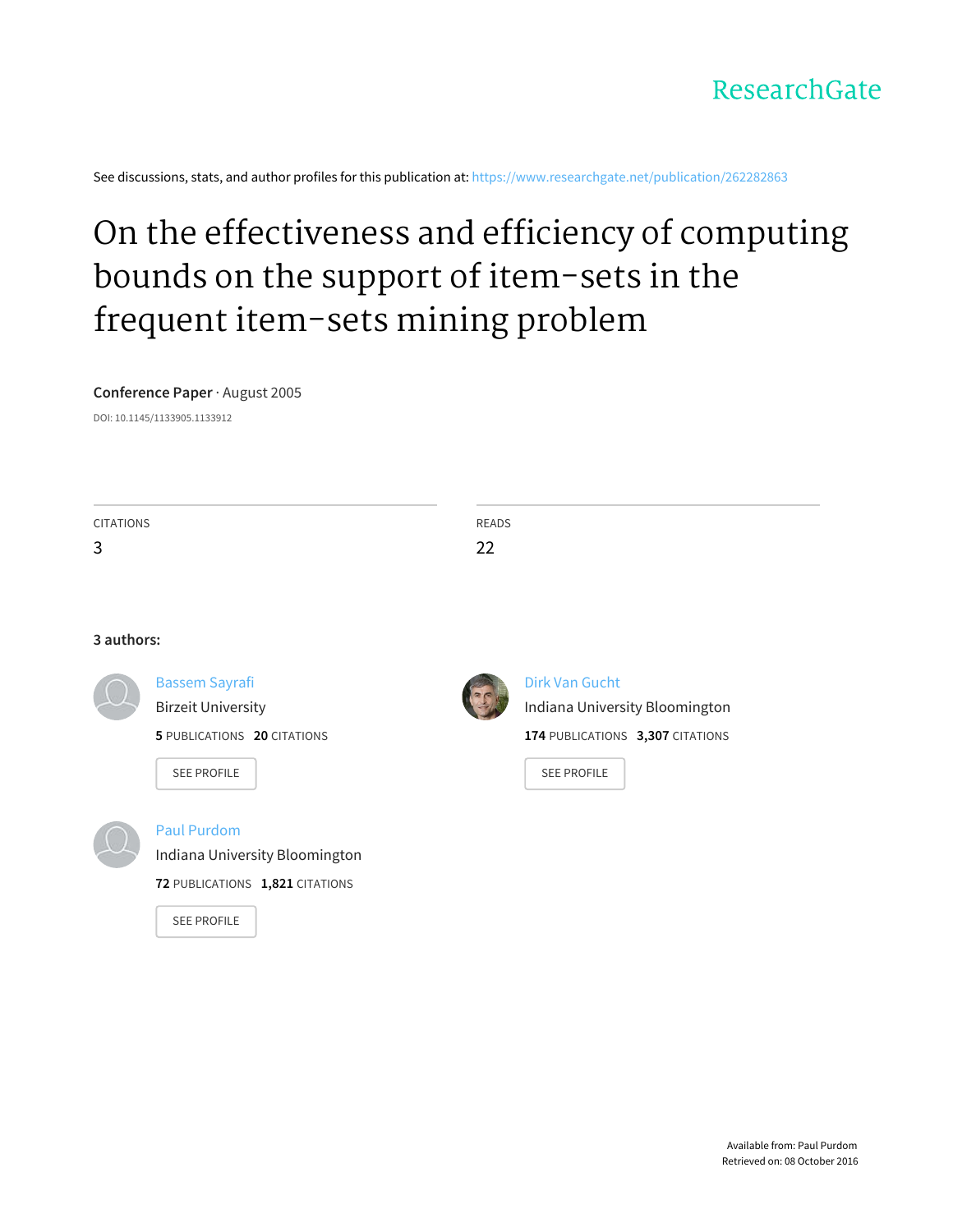# **On the Effectiveness and Efficiency of Computing Bounds on the Support of Item-Sets in the Frequent Item-Sets Mining Problem**

Bassem Sayrafi, Dirk Van Gucht<sup>\*</sup> and Paul W. Purdom Computer Science Department Indiana University Lindley Hall 215 Eindrey Trail 215<br>Bloomington, IN 47405, USA {bsayrafi,vgucht,pwp}@cs.indiana.edu 2-1-2, Hitotsubashi,  $\overline{a}$  $\alpha$ - $\alpha$  van Gucht $\alpha$  $T_{\rm{B}}$ aom

# **ABSTRACT**

**EXECT**<br>We study the relative effectiveness and the efficiency of computing support-bounding rules that can be used to prune the search space in algorithms to solve the frequent item-sets mining problem (FIM). We develop a formalism wherein these rules can be stated and analyzed using the concept of differentials and density functions of the support function. We derive a general bounding theorem, which provides lower and upper bounds on the supports of item-sets in terms of the supports of their subsets. Since, in general, many lower and upper bounds exists for the support of an item-set, we show how to the best bounds. The result of this optimization shows that the best bounds are among those that involve the supports of all the strict subsets of an item-set of a particular size  $q$ . These bounds are determined on the basis of so called  $q$ -rules. In this way, we derive the bounding theorem established by Calders [5]. For these types of bounds, we consider how they compare relative to each other, and in so doing determine the best bounds. Since determining these bounds is combinatorially expensive, we study heuristics that efficiently produce bounds that are usually the best. These heuristics always produce the best bounds on the support of item-sets for basket databases that satisfies independence properties. In particular, we show that for an item-set  $I$  determining which bounds to compute that lead to the best lower and upper bounds on  $freq(I)$  can be done in time  $O(|I|)$ . Even though, in practice, basket databases do not have these independence properties, we argue that our analysis carries over to a much larger set of basket databases where local "near" independence hold. Finally, we conduct an experimental study using real baskets databases, where we compute upper bounds in the context of generalizing the Apriori algorithm. Both the analysis and the study confirm that the  $q$ -rule  $(q)$ odd and larger than 1) will almost always do better than the 1-rule (Apriori rule) on large dense baskets databases. Our experiment re we study the feralive effectiveness and the efficiency of comput-

veal that on these baskets databases, the 3-rule prunes almost  $100\%$ of the search space while, the 1-rule prunes  $96\%$  of the search space in the early stages of the algorithm. We also observe a reduction in wasted effort when applying the 3-rule to sparse baskets databases. In addition, we give experimental evidence that the combined use of the lower and upper bounds determine the exact support of many of the fower and upper bounds determined the transaction of the transmission of the transmission of the transmission of the transmission of the transmission of the transmission of the transmission of the transmission of th  $\frac{1}{2}$  vear that on these baskets databases, the 5-rule primes annost  $\frac{1}{2}$  0.0

is included in jth transaction. Each cell can be represented

# 1. **INTRODUCTION**

We consider the relative effectiveness of various support bound rules for the *frequent item-sets mining problem* (FIM) [1, 2], as well as the problem of efficiently computing the best support bounds. The FIM problem is the following: given a set of items  $\mathcal{I}$ , a list  $B$  of subsets (*baskets*) of  $I$ , and a nonnegative integer threshold  $k \geq 0$ , determine the *frequency status* for each subset of  $\mathcal{I}$ , that is, determine for each subset of  $\mathcal I$  whether it is contained in at least  $k$ of the baskets in  $\beta$ . A subset that satisfies (violates) this frequency condition is called a *frequent item-set* (*infrequent item-set*, respectively). Given, a threshold  $k$ , the problem asking whether there exists a frequent item-set of a certain size in a given database has been shown to be NP-complete [8].

The frequency status of an item-set  $I$  can be determined in two ways. *Counting*: count the number of baskets in  $\beta$  that contain  $I$ , and compare this count with the threshold  $k$ ; or *Deduction*: infer  $I$ 's frequency status from the (known) frequency status of other item-sets. The best known deduction methods for the FIM problem are based on the *monotonicity* property and, its counterpart, the *anti-monotonicity property*. The monotonicity property states that if an item-set  $I$  has a subset that is infrequent, the  $I$  is infrequent, and the anti-monotonicity property states its opposite: if an item-set  $I$  has a superset that is frequent, then  $I$  is frequent. Good examples of how these properties have been harnessed exists in the Apriori, the FP-growth, and the Eclat algorithms [2, 9, 15]. Given an nonempty item-set  $I$  whose frequency status is unknown, the Apriori Algorithm consults the frequency status of each of subsets of size  $|I| - 1$ . If one of these subsets is infrequent, the algorithm deduces that  $I$  is infrequent, otherwise, the algorithm determines the frequency status of  $\overline{I}$  by counting.

We will determine support bounding rules which are based on properties of the support (frequency) function beyond just the monotonicity property. The bounding rules can be used in any algorithms We will determine support bounding rules which are based on prop-

<sup>\*</sup>The first two authors were supported by NSF Grant IIS-0082407. The bitmap stores the transaction database in a 01 matrix,

Permission to make digital or hard copies of all or part of this work for personal or classroom use is granted without fee provided that copies are not made or distributed for profit or commercial advantage and that copies bear this notice and the full citation on the first page. To copy otherwise, to republish, to post on servers or to redistribute to lists, requires prior specific permission and/or a fee.

OSDM'05, August 21, 2005, Chicago, Illinois, USA.

Copyright 2005 ACM 1-59593-210-0/05/08 ...\$5.00.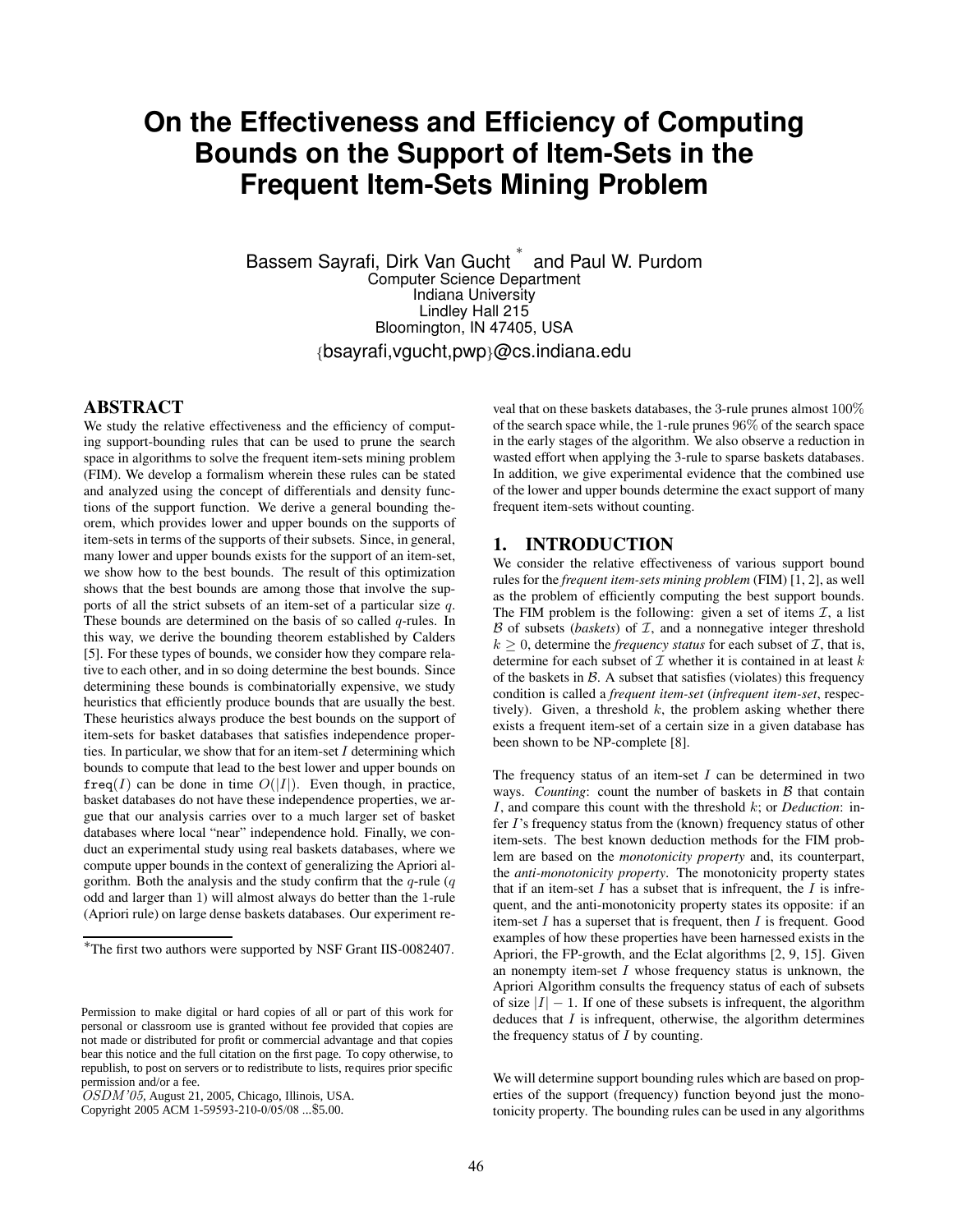for solving the frequent item-set mining problem, thus our analysis are algorithm independent. We develop a general bounding theorem to approximate the support of a set from the supports of some of its subsets. We construct this theorem through the use of differentials and density functions associated with support functions.

The notion of differentials was consider by the first two authors in the study of the implication problem of differential constraints [13]. To illustrate where these inequalities arise in the FIM problem, consider a list of baskets B over some set of items I. The *support function* supp associated with B gives for each item-set  $I \subseteq \mathcal{I}$ , the value supp $(I)$  which is number of times that I is contained in the baskets in  $\beta$ . Given supp, we can reason about  $\beta$  satisfying certain types of inequalities. For example,  $\text{supp}(I) \geq 0$  states that the support of item-set  $I$  is nonnegative. More generally, if  $l$  and  $u$  are values in the interval [0, 1], then the inequality  $l|\mathcal{B}| \leq \text{supp}(I) \leq$  $u|\mathcal{B}|$  states that  $\mathcal B$  has at least  $l|\mathcal{B}|$ , but not more than  $u|\mathcal{B}|$ , baskets containing I. These types of support inequalities were studied by Calders and Paredaens [5, 7]. Here we study inequalities of a different type. Consider item-sets  $K, L_1$ , and  $L_2$  of  $\mathcal I$ . The inequality  $\text{supp}(K) \geq \text{supp}(I)$  states that K occurs at least as frequently as  $I$  in  $B$ . A more subtle example satisfied by supp is the inequality  $\operatorname{supp}(K)-\operatorname{supp}(K\cup L_1)\geq \operatorname{supp}(K\cup L_2)-\operatorname{supp}(K\cup L_1\cup L_2),$ which can be proved by an inclusion-exclusion argument. This inequality can be used as a lower bound for  $\text{supp}(K \cup L_1 \cup L_2)$ [11]. Observe that we can write these two last inequalities as finite difference equations:

$$
\begin{array}{l} \displaystyle{\supp(K)-{\rm supp}(K\cup L_1)\geq 0}.\\ \displaystyle{(\hbox{supp}(K)-{\rm supp}(K\cup L_1))}\\ \displaystyle{-(\hbox{supp}(K\cup L_2)-{\rm supp}(K\cup L_1\cup L_2))\geq 0}. \end{array}
$$

One of the main results of this paper is a general support bounding theorem which we derive through the use of the differentials of support functions. This is done in Section 3. From this theorem stems a class of support bounding rules that can be used in the deduction of the support status of an item-set. Within this class of rules, we derive special rules (so called  $q$ -rules) that lead to the best support bounds. The class of  $q$ -rules was previously considered by Calders in his work on deduction rules for the FIM problem [6, 5]. Since finding the best support bounds on the support of an item-set is combinatorially expensive, we propose heuristics that can lead to good approximations of these best bounds and that can be computed efficiently. In Section 4, a detailed analysis of the bounding theorem reveals that the anti-monotonicity property will outperform other bounds except in certain situations where the data is highly frequent. In Section 5, we give a complete solution for the problem of determining which lower and upper bounds are best in the context of basket databases that satisfy independence properties. In particular, we show that for an item-set  $I$ , this can be done in  $O(|I|)$  (Proposition 4.3). Given these theoretical insights, we develop heuristics based on these ideas (Section 5), and provide experimental results where the heuristics are used (Section 6). The results of these experiments underscore that the theoretical results predict well what happens on real-world basket databases, and that introducing these heuristics in FIM algorithms leads to improved algorithms and that the overhead incurred is small.

| $\mathcal{I}$   | nonempty finite set set of <i>items</i>        |
|-----------------|------------------------------------------------|
| $I, J, K, L$    | subsets of $\mathcal{I}$ <i>item-sets</i>      |
| $\mathcal{L}$   | set of item-sets of $\mathcal{I}$              |
| $[X, Y]$        | the set $\{U \mid X \subseteq U \subseteq Y\}$ |
| $A_1 \dots A_n$ | the set $\{A_1, \dots, A_n\}$                  |
| $X \subseteq Y$ | $X$ is a <i>strict subset</i> of $Y$           |
| $\overline{X}$  | the set $\mathcal{I} - X$                      |

**Table 1: Notations**

# **2. PRELIMINARIES**

We review the definitions of the density, support, and frequency functions associated with a basket database. In addition, we will introduce the notion of the *differential* of the support function. Differentials are at the core of deriving bounds on the support (frequency) of item-sets. For ease of reference, in Table 2, we collect some notations used in the paper.

# **2.1 Density, support, and frequency functions of basket databases**

DEFINITION 2.1. Let  $\mathcal{D} = (\mathcal{I}, \mathcal{B})$  *be a basket database. The* density*, the* support*, and the* frequency *functions associated with D* are defined such that for each  $I \subseteq \mathcal{I}$ ,

$$
\begin{array}{lcl} \texttt{dens}(I) & = & \left| \left\{ i \mid I = \mathcal{B}[i] \right\} \right| \\ \texttt{supp}(I) & = & \left| \left\{ i \mid I \subseteq \mathcal{B}[i] \right\} \right| \\ \texttt{freq}(I) & = & \frac{\texttt{supp}(I)}{| \mathcal{B}|} \end{array}
$$

The density and support functions of a basket database are related in the following way (dens is the *Möbius inverse* of supp):

$$
\mathrm{supp}(I) = \sum_{I \subseteq J \subseteq \mathcal{I}} \mathrm{dens}(J) \tag{1}
$$

$$
\text{dens}(I) = \sum_{I \subseteq J \subseteq \mathcal{I}} (-1)^{|J| - |I|} \text{supp}(J) \tag{2}
$$

#### **2.2 Differentials of support functions**

Reconsider the following inequalities discussed in the introduction:

$$
\text{supp}(K) \geq 0 \quad (3)
$$
  
\n
$$
\text{supp}(K) - \text{supp}(K \cup L_1) \geq 0 \quad (4)
$$
  
\n
$$
\text{supp}(K) - \text{supp}(K \cup L_1) - \text{supp}(K \cup L_2) \geq 0 \quad (5)
$$

We can write these inequalities in a single format as follows:

$$
\sum_{\mathcal{J}\subseteq \mathcal{L}}\,(-1)^{|\mathcal{J}|}{\rm supp}(K\cup\bigcup_{J\in \mathcal{J}}J)\geq 0,
$$

where for inequality (3),  $\mathcal{L} = \emptyset$ , for inequality (4),  $\mathcal{L} = \{L_1\}$ , and for inequality (5),  $\mathcal{L} = \{L_1, L_2\}$ . This leads to the definition of differentials first considered in [12, 13, 14].

DEFINITION 2.2. Let  $\mathcal{L}$  be a set of item-sets of  $\mathcal{I}$ , and let supp *be the support function of a basket database*  $\mathcal{D} = (\mathcal{I}, \mathcal{B})$ *. The*  $\mathcal{L}$ differential *of* supp, *denoted*  $D_{\text{supp}}^{\mathcal{L}}$  *is the function from*  $2^{\mathcal{L}}$  *into* N, *such that for*  $K \subseteq \mathcal{I}$ ,

$$
D_{\text{supp}}^{\mathcal{L}}(K) = \sum_{\mathcal{J} \subseteq \mathcal{L}} (-1)^{|\mathcal{J}|} \text{supp}(K \cup \bigcup_{J \in \mathcal{J}} J).
$$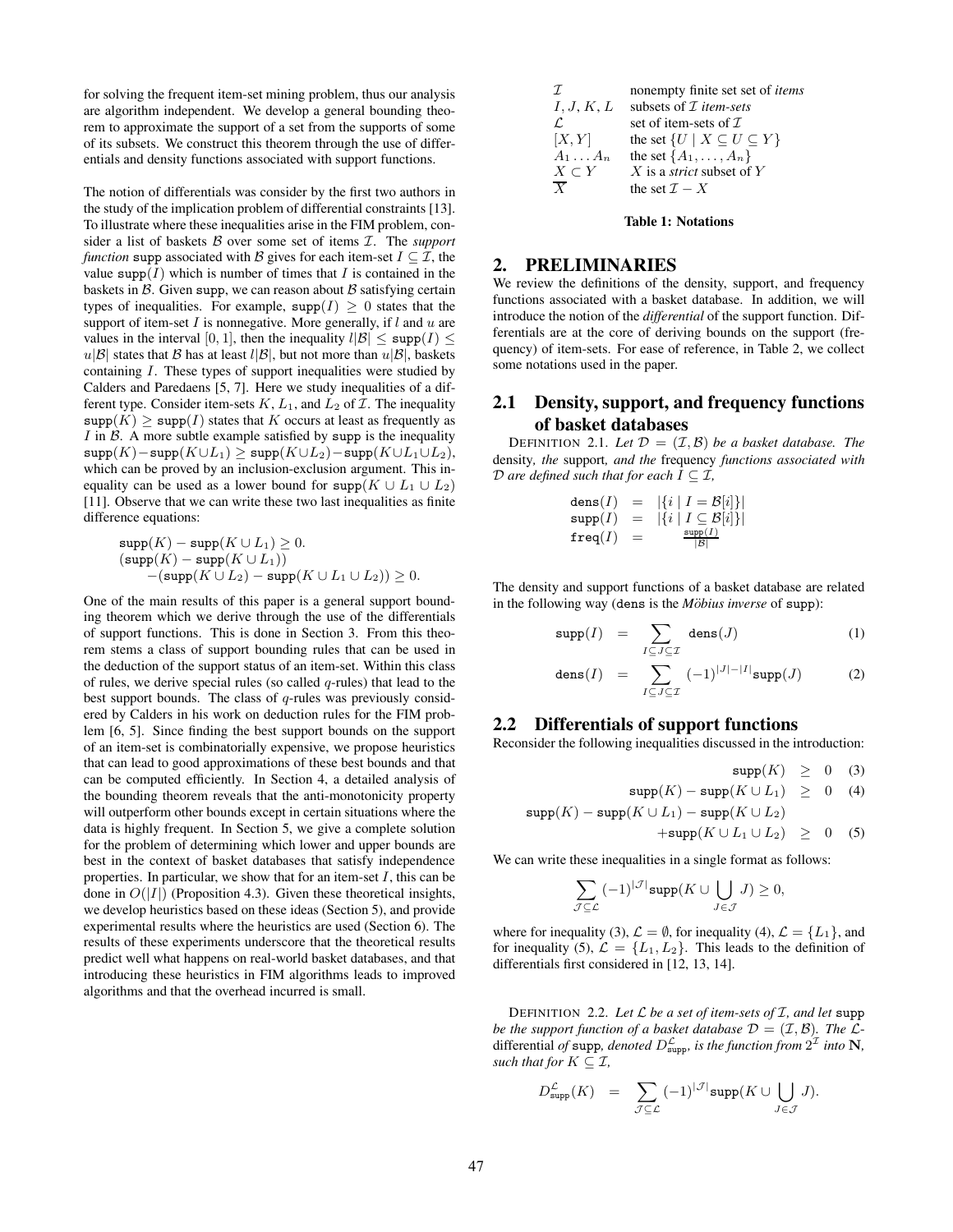EXAMPLE 2.3. Let  $\mathcal{I} = \{A, B, C, D\}$ . Then,

$$
D_{\text{supp}}^{\{B,CD\}}(A) = \text{supp}(A) - \text{supp}(AB) - \text{supp}(ACD)
$$
  
+
$$
+\text{supp}(ABCD).
$$

As shown in [13], density functions and differentials are related. The concepts of *witness sets* and *lattice decompositions* are crucial in establishing their relationship.

DEFINITION 2.4. A set W is a witness set of  $\mathcal{L}$  ( $\mathcal{L}$  *is a set of some subsets of*  $I$ *) if*  $(I)$   $W \subseteq \bigcup_{L \in \mathcal{L}} L$  *and*  $(2)$  *W has a nonempty intersection with each set in*  $\mathcal{L}: \forall L \in \mathcal{L}: W \cap L \neq \emptyset$ . The set of *all* witness sets of  $\mathcal L$  *is denoted by*  $\mathcal W(\mathcal L)$ *.* 

*Let*  $K$  *be a subset of*  $I$ *. The lattice decomposition*  $L(K, \mathcal{L})$  *of the pair*  $(K, \mathcal{L})$  *is defined as follows:* 

$$
\mathbf{L}(K,\mathcal{L}) = \bigcup_{W \in \mathcal{W}(\mathcal{L})} [K,\overline{W}].
$$

As shown in [13], the relationship between differentials and density function can now be formulated as follows:

THEOREM 2.5 (DIFFERENTIAL DECOMPOSITION THEOREM). Let  $\mathcal{D} = (\mathcal{I}, \mathcal{B})$  be a basket database, let K be a subset of  $\mathcal{I}$ , and let  $\mathcal L$  be a set of subsets of  $\mathcal I$ . Then,

$$
D_{\rm supp}^{\mathcal{L}}(K) = \sum_{J \in \mathbf{L}(K,\mathcal{L})} \text{dens}(J). \tag{6}
$$

Observe that, since dens is a nonnegative function,  $D$  is also a nonnegative function.

EXAMPLE 2.6. Reconsider Example 2.3. Then,

$$
\mathcal{W}(\{B, CD\}) = \{BC, BD, BCD\}
$$
\n
$$
\mathbf{L}(A, \{B, CD\}) = [A, \overline{BC}] \cup [A, \overline{BD}] \cup [A, \overline{BCD}]
$$
\n
$$
= [A, AD] \cup [A, AC] \cup [A]
$$
\n
$$
= \{A, AC, AD\}
$$
\n
$$
D_{\text{supp}}^{\{B, CD\}}(A) = \text{dens}(A) + \text{dens}(AC) + \text{dens}(AD).
$$

### **3. SUPPORT BOUNDING THEOREMS**

We use the results obtained in Section 2 to obtain various support bounding theorems. In particular, we are concerned with obtaining lower and upper bounds on supp(I) for some item-set  $I \subseteq \mathcal{I}$ in terms of the support values of  $I$ 's subsets. After stating a general bounding theorem, we will derive a bounding theorem which gives the best lower and upper bounds on  $\text{supp}(I)$ . This bounding theorem was first formulated by Calders [5].

#### **3.1 The support bounding theorem**

For a given item-set  $I \subseteq \mathcal{I}$ , we will consider the set of all  $(K, \mathcal{L})$ pairs such that  $I = K \cup \bigcup_{L \in \mathcal{L}} L$ . For each such pair, we will derive a lower (upper) bound on supp(I) when  $|\mathcal{L}|$  is even (odd, respectively). To state these bounds, we first define the following sets:

DEFINITION 3.1. Let  $I \subseteq \mathcal{I}$ . The sets Pairs(I), EvenPairs(I), OddPairs(I)*, as follows:*

$$
\begin{array}{lcl} \texttt{Pairs}(I) & = & \{(K, \mathcal{L}) \mid I = K \cup \bigcup_{L \in \mathcal{L}} L\} \\ \texttt{EvenPairs}(I) & = & \{(K, \mathcal{L}) \in \texttt{Pairs}(I) \mid |\mathcal{L}| \text{ is even}\} \\ \texttt{OddPairs}(I) & = & \{(K, \mathcal{L}) \in \texttt{Pairs}(I) \mid |\mathcal{L}| \text{ is odd}\} \end{array}
$$

For a pair  $(K, \mathcal{L}) \in \text{Pairs}(I)$ , we have, by Definition 2.2 and Theorem 2.5 that

$$
(-1)^{|\mathcal{L}|} \left[ \operatorname{supp}(I) - \sum_{\mathcal{J} \subset \mathcal{L}} (-1)^{|\mathcal{L}| - |\mathcal{J}| - 1} \operatorname{supp}(K \cup \bigcup_{J \in \mathcal{J}} J) \right]
$$
  
= 
$$
\sum_{J \in \mathbf{L}(K,\mathcal{L})} \operatorname{dens}(J). \quad (7)
$$

Since dens is a nonnegative function, Eqn. 7 implies that following inequality:

$$
(-1)^{|\mathcal{L}|} \left[ \mathrm{supp}(I) - \sum_{\mathcal{J} \subset \mathcal{L}} (-1)^{|\mathcal{L}| - |\mathcal{J}| - 1} \mathrm{supp}(K \cup \bigcup_{J \in \mathcal{J}} J) \right] \ge 0. \quad (8)
$$

 $\overline{a}$ 

Inequality 8, implies upper and lower bounds on  $\text{supp}(I)$ .

DEFINITION 3.2. Let  $D = (\mathcal{I}, \mathcal{B})$  be a basket database. The bounding function B *associated with* D *is,*

$$
B(K,\mathcal{L}) = \sum_{\mathcal{J}\subset\mathcal{L}} (-1)^{|\mathcal{L}|-|\mathcal{J}|-1} \mathrm{supp}(K\cup \bigcup_{J\in\mathcal{J}} J).
$$

By Eqn. 7, we can reformulate  $B(\mathcal{L}, K)$  as follows:

$$
B(K, \mathcal{L}) = \text{supp}(I) - \sum_{J \in \mathbf{L}(K, \mathcal{L})} \text{dens}(J) \quad |\mathcal{L}| \text{ is even} \tag{9}
$$

$$
= \mathrm{supp}(I) + \sum_{J \in \mathbf{L}(K,\mathcal{L})} \mathrm{dens}(J) \quad |\mathcal{L}| \text{ is odd.} \quad (10)
$$

Thus,  $B(\mathcal{L}, K)$  is a lower (upper) bound on supp(I) when  $|\mathcal{L}|$  is even (odd, respectively). The error in the bound is given by the summation over the density function in the above equations. Since the summation is nonnegative we arrive at the following bounding theorem.

THEOREM 3.3 (SUPPORT BOUNDING THEOREM). Let  $\mathcal{D} =$  $(\mathcal{I}, \mathcal{B})$  be a basket database and let I be a subset of  $\mathcal{I}$ . Then, for each  $(K, \mathcal{L}) \in \text{Pairs}(I)$ ,

$$
B(K, \mathcal{L}) \leq \text{supp}(I) \quad \text{if } (K, \mathcal{L}) \in \text{EvenPairs}(I)
$$
  

$$
B(K, \mathcal{L}) \geq \text{supp}(I) \quad \text{if } (K, \mathcal{L}) \in \text{OddPairs}(I)
$$

#### **3.2 The best support bounds theorem**

We now consider the problem of finding the best bounds on  $\text{supp}(I)$ derivable from  $Pairs(I)$ . In fact, we will show that the best bounds come from pairs of the form  $(K, \{\{l\} \mid l \in I - K\})$ , which we will denote as  $(K, I - K)$ .

By Theorem 3.3, for a pair  $(K, \mathcal{L}) \in \text{Pairs}(I)$ ,  $B(K, \mathcal{L})$  is either a lower or an upper bound on  $\text{supp}(I)$ . Some of these pairs,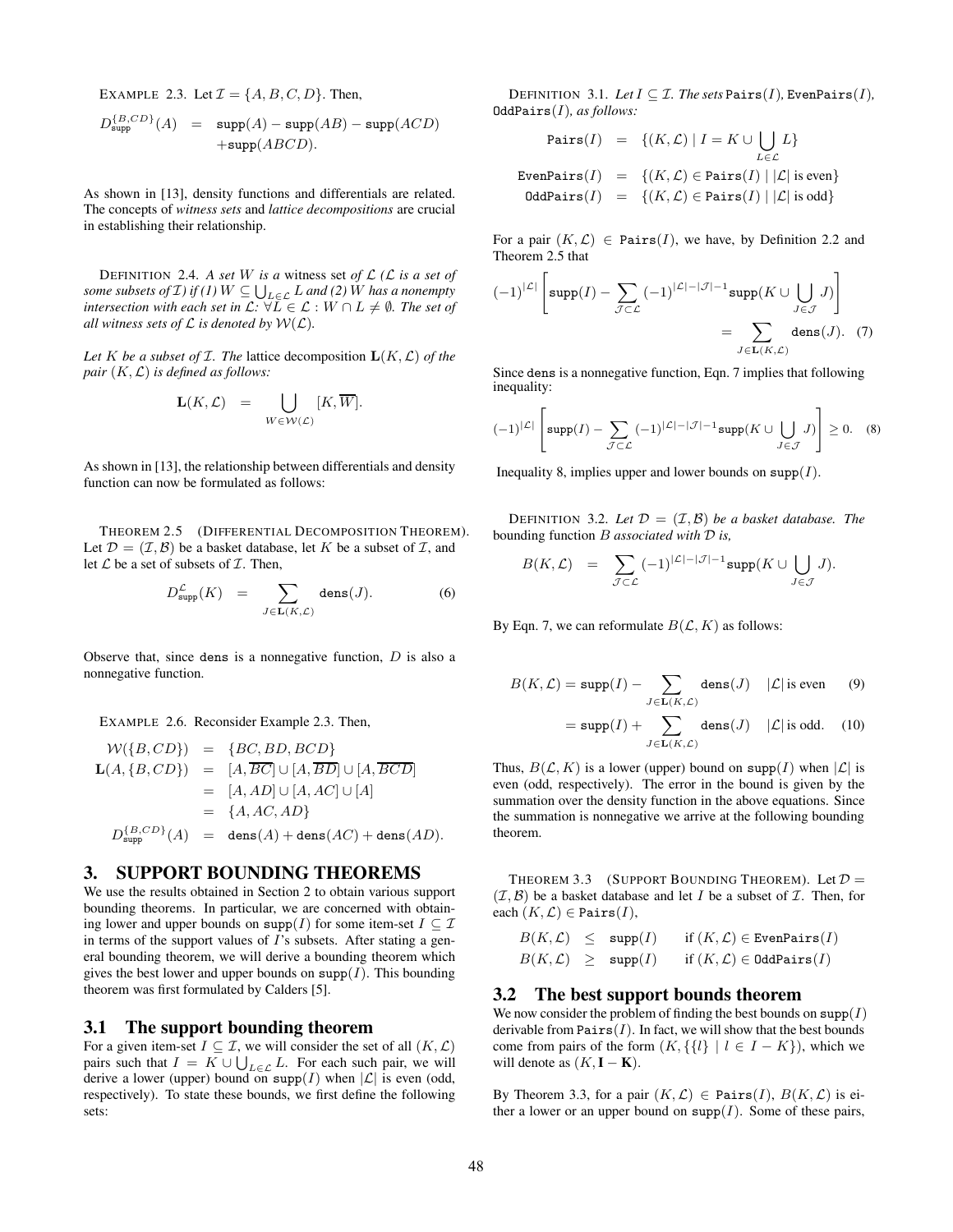however, lead to trivial bounds and we will eliminate these from further consideration. A pair  $(K, \mathcal{L})$  is *trivial* if there exists an  $L \in \mathcal{L}$  such that  $L \subseteq K$ . For such a pair, it is easy to verify that  $B(K, \mathcal{L}) = \text{supp}(I)$ . It will be useful to introduce the following subsets of Pairs $(I)$ .

DEFINITION 3.4. *Let*  $I \subseteq \mathcal{I}$ *. Then,* 

NonTrivPairs $(I)$  =  $\{(K,\mathcal{L}) \in$  Pairs  $\forall L \in \mathcal{L} : L \not\subseteq K\}$  $\mathtt{NonTrivEvenPairs}(I) \hspace{-0.5ex} = \hspace{-0.5ex} \mathtt{NonTrivPairs}(I) \cap \mathtt{EvenPairs}(I)$  $NonTrivOddPairs(I) = NonTrivPairs(I) \cap OddPairs(I)$ 

$$
\begin{array}{ll} \texttt{AtomicPairs}(I) &= \{(K, \mathbf{I} - \mathbf{K}) \mid K \subseteq I\} \\ \texttt{AtomicEvenPairs}(I) &= \texttt{AtomicPairs}(I) \cap \texttt{EvenPairs}(I) \\ \texttt{AtomicOddPairs}(I) &= \texttt{AtomicPairs}(I) \cap \texttt{OddPairs}(I) \end{array}
$$

THEOREM 3.5. Let  $\mathcal{D} = (\mathcal{I}, \mathcal{B})$  be a basket database and let I be a  $I$ . Then,

$$
(1) max({B(K, \mathcal{L}) | (K, \mathcal{L}) \in NonTrivEvenPairs(I)}) =
$$
  
\n
$$
max({B(K, \mathcal{L}) | (K, \mathcal{L}) \in AtomicEvenPairs(I)})
$$
  
\n
$$
(2) min({B(K, \mathcal{L}) | (K, \mathcal{L}) \in NonTrivOddPairs(I)}) =
$$
  
\n
$$
min({B(K, \mathcal{L}) | (K, \mathcal{L}) \in AtomicOddPairs(I)})
$$

**Proof:** We will establish (1). (The case for (2) is analogous.) Let  $K \subseteq I$  with  $|I-K|$  even and let  $(K, \mathcal{L}) \in \mathbb{N}$ onTrivEvenPairs $(I)$ . We will show that  $B(K, \mathcal{L}) \leq B(K, \mathbf{I} - \mathbf{K})$ . By Eqn. 9, this is equivalent to showing that

$$
\sum_{\mathbf{L}(K,\mathcal{L})}\,\mathrm{dens}(U)\geq \sum_{\mathbf{L}(K,\mathbf{I}-\mathbf{K})}\,\mathrm{dens}(U).
$$

This inequality is true when  $\mathbf{L}(K, \mathbf{I} - \mathbf{K}) \subseteq \mathbf{L}(K, \mathcal{L})$ , or equivalently, when  $W(I - K) \subseteq W(L)$ . From the definition of witness sets (Definition 2.4), it follows that  $W(I - K) = {I - K}$ . Thus, all we need to show is that  $I - K \in \mathcal{W}(\mathcal{L})$ . In particular, we must show that (1)  $I - K \subseteq \bigcup_{L \in \mathcal{L}} L$ , and  $(2) \forall L \in \mathcal{L} : L \cap (I - K) \neq \emptyset$ . To show condition (1), assume that there exists an  $l \in I - K$  such that  $l \notin \bigcup_{L \in \mathcal{L}} L$ . But, since  $K \cup \bigcup_{L \in \mathcal{L}} L = I$ , l must be in K, but that contradicts  $l \in I - K$ . To show condition (2), assume that there exists an  $L \in \mathcal{L}$  such that  $L \cap (I - K) = \emptyset$ . But this implies  $L \subseteq K$ , a contradiction since  $(K, \mathcal{L})$  is a nontrivial pair.

We can now use Theorem 3.5 to establish the following theorem which states how to derive the best bounds:

THEOREM 3.6 (BEST SUPPORT BOUNDS THEOREM). Let  $\mathcal{D} = (\mathcal{I}, \mathcal{B})$  be a basket database and let I be a subset of  $\mathcal{I}$ . Then,

$$
\begin{array}{rcl}\n\max(\{B(K,\mathcal{L}) \mid (K,\mathcal{L}) \in \texttt{AtomicEvenPairs}(I)\}) & \leq & \texttt{supp}(I) \\
\min(\{B(K,\mathcal{L}) \mid (K,\mathcal{L}) \in \texttt{AtomicOddPairs}(I)\}) & \geq & \texttt{supp}(I)\n\end{array}
$$

Calders [4] was the first to prove the Best Support Bounds Theorem (Theorem 3.6) which, we have shown to be a consequence of the Support Bounding Theorem (Theorem 3.3). He applied the Best Support Bounds Theorem to the problem of mining non-derivable item-sets [4]. Specifically, Calders was interested in item-sets I, where the lower bound on  $\text{supp}(I)$  is *equal* to the upper bound on  $\text{supp}(I)$ . In that case  $\text{supp}(I)$  need not be computed by counting it in the basket database. The effectiveness of this technique in the context of mining frequent item-sets was empirically observed in [6].

An alternative way to state the Best Support Bounds Theorem (Theorem 3.6) is in terms of the cardinality of  $I - K$ . In particular, the best lower (upper) bound on  $\text{supp}(I)$  is

$$
\max(\{B(K, \mathbf{I} - \mathbf{K}) \mid q = |I - K| \& q \text{ is even}\})\tag{11}
$$

$$
\min(\{B(K, \mathbf{I} - \mathbf{K}) \mid q = |I - K| \& q \text{ is odd}\}).\tag{12}
$$

These bounds lead to the notion of q-rules, where  $q \in [0, |I|]$ . The q-rule for I is the following statement, relating  $\text{supp}(I)$  with the best bounds that are obtainable from sets  $K \subseteq I$  for which  $|I |K| = q$ :

$$
supp(I) \ge B(K, I - K) \qquad q \text{ is even} \tag{13}
$$

$$
\text{supp}(I) \le B(K, \mathbf{I} - \mathbf{K}) \qquad q \text{ is odd.} \tag{14}
$$

For example, the 0-rule and the 2-rule state the following (let  $i_1$ ) and  $i_2$  be two distinct elements in  $I$ ):

$$
q = 0, K = I
$$
  
\n
$$
supp(I) \ge 0.
$$
  
\n
$$
q = 2, K = I - \{i_1, i_2\}
$$
  
\n
$$
supp(I) \ge supp(K \cup \{i_1\}) + supp(K \cup \{i_2\}) - supp(K).
$$

And, the 1-rule and the 3-rule state the following (let  $i_1$ ,  $i_2$  and  $i_3$ ) be distinct elements in  $I$ ):

$$
q = 1, K = I - \{i_1\}
$$
  
\n
$$
supp(I) \leq supp(K).
$$
  
\n
$$
q = 3, K = I - \{i_1, i_2, i_3\}
$$
  
\n
$$
supp(I) \leq supp(K \cup \{i_1, i_2\}) + supp(K \cup \{i_1, i_3\})
$$
  
\n
$$
+ supp(K \cup \{i_2, i_3\}) - supp(K \cup \{i_1\})
$$
  
\n
$$
- supp(K \cup \{i_2\}) - supp(K \cup \{i_3\}) + supp(K).
$$

The q-rules highlight two issues that are relevant in the computation of the best bounds on  $\text{supp}(I)$ . The first is that if we just consider sets  $K \subseteq I$  such that  $|I - K|$  is fixed and even (odd), what is an efficient way to compute the best bound obtainable on  $\text{supp}(I)$  from these K's? The second is when we have K and K' such that both  $|I - K|$  and  $|I - K'|$  are even (odd) but of different sizes, which of them leads to the best bound on  $\text{supp}(I)$ ? The first issue will be addressed in the next subsection. The second issue is more advantageously addressed by analyzing it for basket databases that satisfy certain conditions (such as independence, see Section 4). This is because the relative effectiveness of the rules is determined by the comparing the sum  $\sum_{K \subseteq J} \subseteq \overline{I-K}$  dens $(J)$ to the sum  $\sum_{K' \subseteq J} \subseteq \overline{I-K'}$  dens $(J)$ . Since the values of these sums are expressed in terms of the density function of the basket database, their comparison is entirely controlled by the properties of the data. Thus, to gain a better understanding of this issue, we need to make certain assumptions on this data. This will be addressed in Section 4.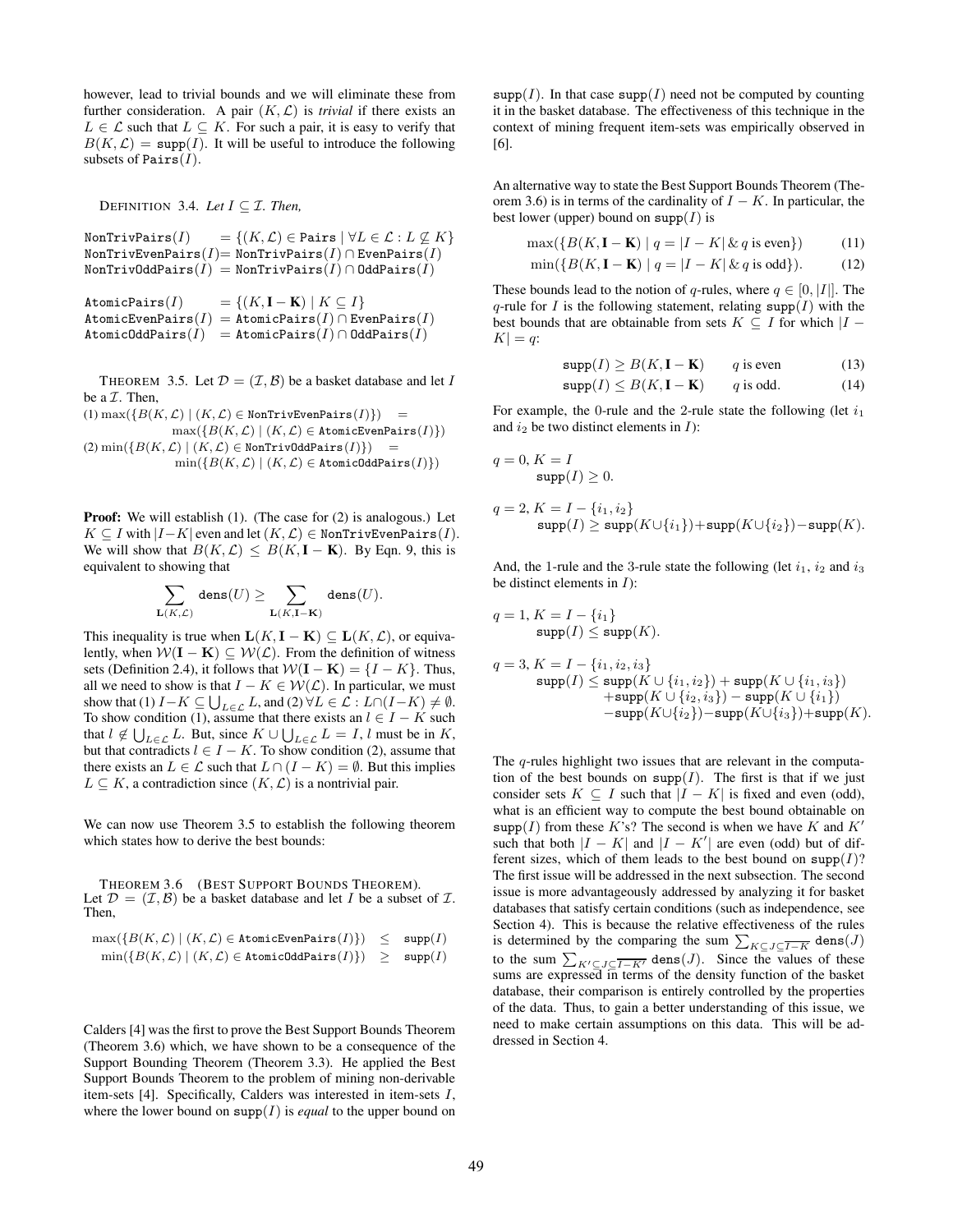# **3.3 Computing and approximating best support bounds**

From the Best Support Bounds Theorem (Theorem 3.5), it follows that the best lower bound on supp(I) is given by  $\max({B(K, \mathcal{L})}|$  $(K, \mathcal{L}) \in$  AtomicEvenPairs $(I)$ , and the best upper bounds is given by  $\min(\{B(K,\mathcal{L}) \mid (K,\mathcal{L}) \in \texttt{AtomicOddPairs}(I)\})$ . Determining these bounds can be computationally expensive. A naive complexity analysis gives that this can be done in PSPACE. However, we can consider heuristics that would approximate the best bounds, but that may lead to a more efficient search for good (but not necessarily optimum) candidates  $K$  for obtaining bounds on  $\text{supp}(I)$ . The following proposition is insightful in this regard.

PROPOSITION 3.7. Let  $\mathcal{D} = (\mathcal{I}, \mathcal{B})$  be a basket database and let  $I$  be a subset of  $I$ . Then, determining the best lower (upper) bound on supp $(I)$  can be done by minimizing the sum

$$
\sum_{K \subseteq J \subseteq \overline{I-K}} \mathtt{dens}(J)
$$

over all subsets  $K$  of  $I$ .

**Proof:** By Theorem 3.5, the best lower (upper) bound on  $\text{supp}(I)$ is obtained by maximizing (minimizing)  $B(K, \{l\} | l \in I - K)$ ).  $\sum_{K \subseteq J} \subseteq \overline{I-K}$  dens $(J)$  over all  $K \subseteq I$ . By Eqn.9 (Eqn.10), this is equivalent to minimizing

The significance of Proposition 3.7 is that it allows us to determine the error of the best bounds in terms of minimizing a sum over values of the density function. Since, as stated above, this minimization is combinatorially expensive, it is useful to find good approximations for these sums. In particular, we are interested in heuristically determining a  $K \subseteq I$  that would be a good candidate for computing the best bounds on  $\text{supp}(I)$ . In this regard, we can use the following inequality:

$$
\mathrm{supp}(K) = \sum_{K \subseteq J \subseteq \mathcal{I}} \mathrm{dens}(J) \ge \sum_{K \subseteq J \subseteq \overline{I-K}} \mathrm{dens}(J), \quad (15)
$$

and then use the heuristic that  $K$  can be selected by finding the smallest value for  $\text{supp}(K)$ , and then use that K to compute a hopefully good bound on supp $(I)$ . (In Section 5, we introduce the heuristic called  $Hq$  based on these ideas.)

Another technique to more efficiently compute an approximation of the best bounds is to use a specific  $q$ -rule. In that case, only K's such that  $|I - K| = q$  need to be considered. Thus rather than considering all possible  $2^{|I|} K$  sets, only  $\binom{|I|}{q}$  (i.e. a polynomial of degree q in |I|) K sets need to be considered. (In Section 5, we consider applying this technique for  $q = 1, 2$ , and 3 and we label these cases by R1, R2, and R3, respectively.)

# **4. ANALYSIS FOR BASKET DATABASES WITH INDEPENDENCIES**

We will now study the relative effectiveness and efficiency of computing lower and upper bounds, as stated in of Theorem 3.6, for basket databases that satisfy a condition of independence. Specially, we say that a basket database  $\mathcal{D} = (\mathcal{I}, \mathcal{B})$  satisfies the *independence property* if for each  $K$  and  $L$  subsets of  $\mathcal{I}$ ,

$$
\mathrm{supp}(K\cup L)\mathrm{supp}(K\cap L) \quad = \quad \mathrm{supp}(K)\mathrm{supp}(L), \ \ (16)
$$

or, equivalently, by the definition of freq,

$$
freq(K \cup L){\bf freq}(K \cap L) = freq(K){\bf freq}(L). \eqno{(17)}
$$

In the rest of the paper, we will focus on freq rather than supp because certain expressions are more transparent in terms of freq. We use  $\text{freq}(i)$  as a shorthand for  $\text{freq}(\{i\})$ . With this notation, the independence property can be shown to be equivalent to the following statement: for each  $I \subseteq \mathcal{I}$ ,

$$
\mathbf{freq}(I) = \prod_{i \in I} \mathbf{freq}(i) \tag{18}
$$

Using the frequency function we can represent the ideas from Section 3 as follows.

DEFINITION 4.1. Let  $\mathcal{D} = (\mathcal{I}, \mathcal{B})$  *be a basket database. For each pair*  $(K, \mathcal{L})$ *, the*  $(K, \mathcal{L})$ -bound,  $B_{\text{freq}}(K, \mathcal{L})$ *, on* freq(I) *is*  $\delta d$ efined such that  $B_{\texttt{freq}}(K,\mathcal{L}) = \sum_{\mathcal{J} \subset \mathcal{L}} (-1)^{|\mathcal{L}|-|\mathcal{J}|-1}$ freq $(K \cup K)$  $\bigcup_{J \in \mathcal{J}} J$ ).

THEOREM 4.2. Let  $\mathcal{D} = (\mathcal{I}, \mathcal{B})$  be a basket database and let I be a subset of  $I$ . Then,

$$
\begin{array}{rcl}\n\max(\{B_{\texttt{freq}}(K,\mathcal{L}) \mid (K,\mathcal{L}) \in \texttt{AtomicEvenPairs}(I)\}) & \leq & \texttt{freq}(I) \\
\min(\{B_{\texttt{freq}}(K,\mathcal{L}) \mid (K,\mathcal{L}) \in \texttt{AtomicOddPairs}(I)\}) & \geq & \texttt{freq}(I)\n\end{array}
$$

Furthermore, in analogy with Proposition 3.7, determining the best lower (upper) bound on  $freq(I)$  can be done by minimizing the sum  $\sum_{K \subseteq J} \frac{1}{\sqrt{I-K}} \text{ dens}(J)$  over all subsets K of I.

In the case where the basket database  $\mathcal{D} = (\mathcal{I}, \mathcal{B})$  satisfies the independence condition, the bound  $B_{\text{freq}}(K, \mathbf{I} - \mathbf{K})$  is such that,

$$
B_{\text{freq}}(K, \mathbf{I} - \mathbf{K}) = \text{freq}(K) \sum_{J \subset I - K} (-1)^{|I - K| - |J| - 1} \text{freq}(J) \tag{19}
$$

In the following subsections, we present an analysis for determining lower an upper bounds on  ${\bf freq}(I)$  for basket databases that satisfy the independence condition. In Subsection 4.1, we study the relative effectiveness of different  $q$ -rules on the quality of the bounds. In Subsection 4.2, within the context of a fixed  $q$ -rule, we examine different heuristics to efficiently determine a  $K$  such that  $B_{\text{freq}}(K, \mathbf{I} - \mathbf{K})$  is the best possible bound.

#### **4.1 Inter-analysis between different** q**-rules**

From Eqn. 13 and Eqn. 14, we learned that we can enumerate different lower bounds and upper bounds on  $freq(I)$  depending on the cardinality q of  $I - K$ . We are interested in studying the relative effectiveness of different  $q$  rules to obtain good bounds. To that end, we consider a comparison between a q-rule and a  $q + 2$ -rule where q is even (odd). Specifically, let K be such that  $|I - K| = q$ and let  $i_1$  and  $i_2$  be two different elements of K, and let K' denote the set  $K - \{i_1, i_2\}$ . Thus  $I - K' = (I - K) \cup \{i_1, i_2\}$  and therefore  $|I - K'| = q + 2$ . By Eqn. 19, comparing  $B_{\text{freq}}(K, \mathbf{I} - \mathbf{K})$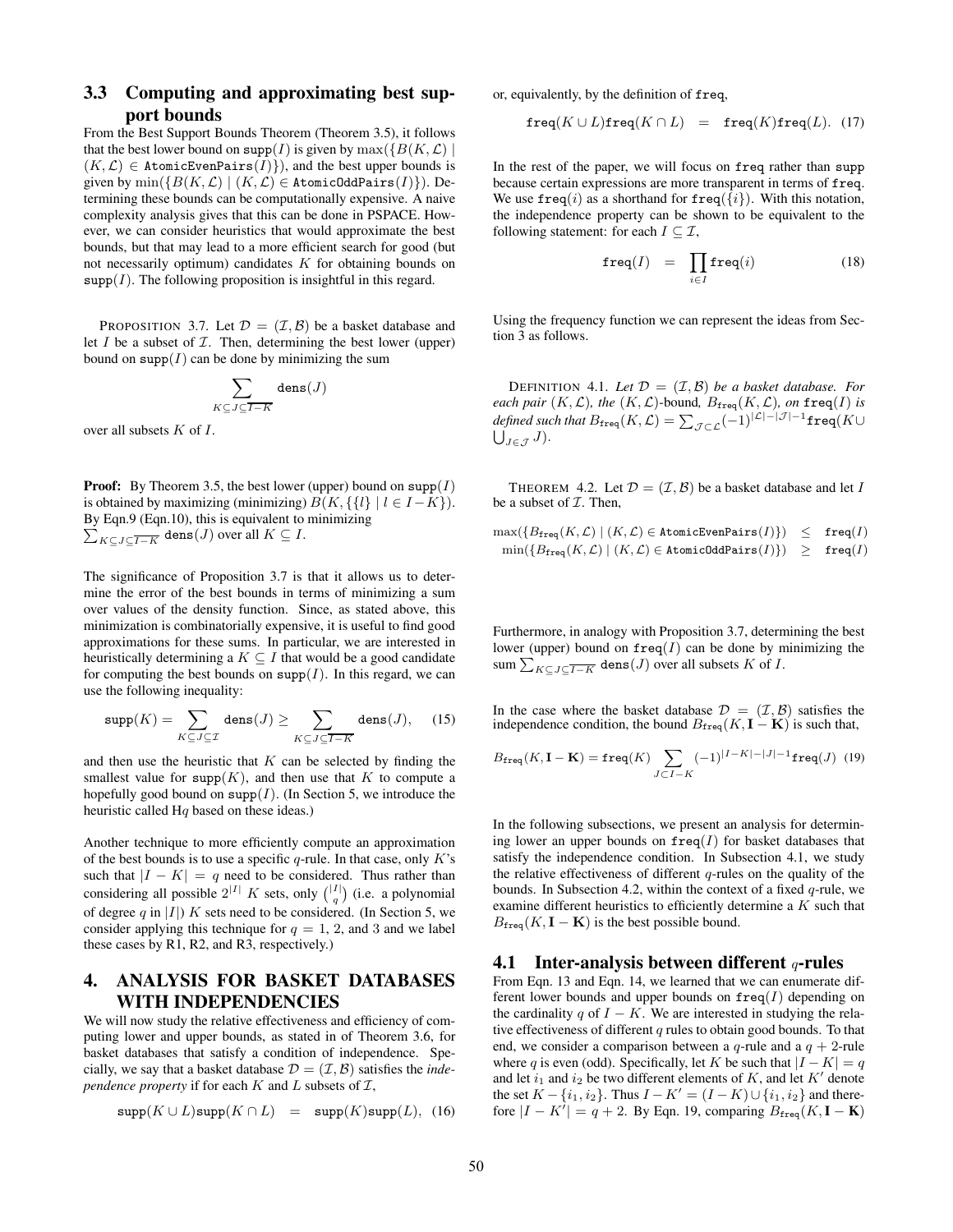and  $B_{\text{freq}}(K', \mathbf{I} - \mathbf{K'})$  leads to the comparison:

$$
\begin{aligned}\n\texttt{freq}(K) (-1)^{|I-K|-1} & \sum_{J \subset I-K} (-1)^{|J|} \texttt{freq}(J) \\
& vs & \texttt{freq}(K') (-1)^{|I-K'|-1} \sum_{J' \subset I-K'} (-1)^{|J'|} \texttt{freq}(J')\n\end{aligned}
$$

After some algebraic simplification, this is equivalent to,

$$
(-1)^{|I-K|-1}\operatorname{freq}(K)\left[\prod_{j\in I-K}(1-\operatorname{freq}(j))\right]
$$
  

$$
vs \quad (-1)^{|I-K|-1}\operatorname{freq}(K')\left[\prod_{j\in (I-K)\cup i_2i_3}(1-\operatorname{freq}(j))\right],
$$

which, after further algebraic reductions, yields the following comparison:

$$
(-1)^{|I-K|-1}\mathbf{freq}(K')\left[\prod_{j\in I-K}(1-\mathbf{freq}(j))\right]
$$
  

$$
[\mathbf{freq}(i_1)+\mathbf{freq}(i_2)-1] \quad vs \quad 0. \quad (20)
$$

This shows that for  $q$  even  $(q \text{ odd})$ , the bound obtained using the  $q + 2$ -rule will be better than the bound obtained using the q-rule if and only  $\texttt{freq}(i_1) + \texttt{freq}(i_2) > 1$ .

#### **4.2 Intra-analysis within a fixed** q**-rule**

Within a context of a fixed  $q$ -rule, we now consider the problem of determining a K such that  $B_{\text{freq}}(K, \mathbf{I} - \mathbf{K})$  is the best possible bound for that  $q$ . To that end, let X be a subset of  $I$ , and let  $i$ and i' be two different elements in  $I - X$ . Let  $K = X \cup \{i\}$ and let  $K' = X \cup \{i'\}$ . Furthermore, assume that  $|I - K| = q$ (clearly, therefore  $|I - K'| = q$ ). We are interested in comparing  $B_{\text{freq}}(K, \mathbf{I} - \mathbf{K})$  and  $B_{\text{freq}}(K', \mathbf{I} - \mathbf{K}')$ . By Eqn. 19, this leads to the following comparison:

$$
(-1)^{|I-K|-1}\operatorname{freq}(X)\operatorname{freq}(i)\left[\prod_{j\in I-K}(1-\operatorname{freq}(j))\right]
$$
  

$$
vs \qquad (-1)^{|I-K'|-1}\operatorname{freq}(X)\operatorname{freq}(i')\left[\prod_{j\in I-K'}(1-\operatorname{freq}(j))\right],
$$

which, after algebraic simplification is equivalent to the following comparison:

$$
(-1)^{|I-K|-1}\mathbf{freq}(X)\left[\prod_{j\in I-(K\cup K')}\left(1-\mathbf{freq}(j)\right)\right]
$$
  

$$
\left[\mathbf{freq}(i)-\mathbf{freq}(i')\right] \quad vs \quad 0. \quad (21)
$$

Assuming that  $\texttt{freq}(X) \left[ \prod_{j \in I - (K \cup K')}(1 - \texttt{freq}(j)) \right] \neq 0$ , the above comparison shows that, for q even (q odd)  $B_{\text{freq}}(K, \mathbf{I} K$ ) will be the better lower bound (upper bound) if and only if  $\mathtt{freq}(i) \leq \mathtt{freq}(i').$ 

Using this fact inductively implies that, given I, a  $K \subseteq I$  with  $|I - K| = q$ , which leads to the best q-bound can be obtained by letting  $K$  consists of those elements of  $I$  from which have been removed the  $q$  elements of  $I$  with the highest frequencies. For example, if  $I = \{i_1, i_2, i_3, i_4\}$  and  $\text{freq}(i_1) \leq \text{freq}(i_2) \leq$ 

 $freq(i_3) \le freq(i_4)$ , and  $q = 1$ , the best K will be the set  $I - \{i_4\} = \{i_1, i_2, i_3\}$ . When  $q = 2$ ,  $K = \{i_1, i_2\}$ , when  $q = 3$ ,  $K = \{i_1\}$ , and when  $q = 4$ ,  $K = \emptyset$ .

Combining the inter-analysis and intra-analysis results yields the following proposition:

PROPOSITION 4.3. Let  $\mathcal{D} = (\mathcal{I}, \mathcal{B})$  be a basket database and let  $I = \{i_1, \ldots, i_n\}$   $(n \ge 1)$  be a subset of  $\mathcal I$ . Furthermore, without loss of generality, assume that  $\text{freq}(i_1) \leq \cdots \leq \text{freq}(i_n)$ , with  $n \geq 2$ . If D satisfies the independence property, then a K that leads to the best lower (upper) bound on  $\text{freq}(I)$  consists of those elements of  $I$  from which have been removed the  $q$  elements of  $I$ with the highest frequencies, where  $q$  is the largest even (odd) value in [0, n−1] at which the condition  $\text{freq}(i_{n-q})+\text{freq}(i_{n-q-1}) \ge$ 1 holds. Furthermore, this search for a best  $K$  can be done in  $O(|I|)$ , provided that the frequencies on the items in I are known.

- REMARK 4.4. 1. As should be clear from the formulas used in the previous analysis, requiring the independence property on  $D$  is not necessary. For example, for Proposition 4.3 to hold at a particular  $I$ , it is sufficient that the independence property holds locally at I. In addition, examining the previous analysis in more detail shows that the results still hold for situations where *near* independence holds. We are currently working on formally determining precise definitions of "near" which are sufficient to determine these results.
- 2. If there exists no q that satisfies the condition  $\text{freq}(i_{n-q})$  +  $freq(i_{n-q-1}) \geq 1$ , then the 0-rule, which yield the bounds 0, and the 1-rule (i.e., the Apriori rule) give the best lower and upper bound on  $\text{supp}(I)$ .
- 3. Notice that determining the best q does *not* require computing the bound values. This is in contrast with methods that explicitly need the computation of the bound values to determine the best bounds.

## **5. ALGORITHMIC IMPACT**

We will now investigate methods of applying the theoretical results about bounding the FIM problem. We propose using heuristics in the FIM problem in two places. The first place is to use different  $q$ rules as heuristics in pruning the search space of the FIM problem. We will call these *FIM heuristics*. The second place is, in the context of a fixed  $q$ -rule, to use heuristics that can efficiently compute good candidates for  $K$  that lead to bounds that well-approximate or equal the best bounds for the q-rule. We call these *bounding rules heuristics*.

#### **FIM heuristics**

FIM heuristics have been used in many FIM algorithms, such as Apriori, FP-growth and Eclat [2, 9, 15]. In these algorithms, the FIM heuristics that is used is the 1-rule to bound  $\text{supp}(I)$  in terms of the supports of its subsets of size  $|I| - 1$ . Obviously, if one of these supports has been found to fall below threshold, then  $I$  is an infrequent item-set and can be pruned from the search space. However, if all that is determined is that the supports of some or all of these subsets are above threshold, then the 1-rule proposes to determine the supp $(I)$  by counting, and depending on its value to determine whether it is frequent or not. We propose using other  $q$ -rules ( $q$  odd) to possibly compute better bounds to further reduce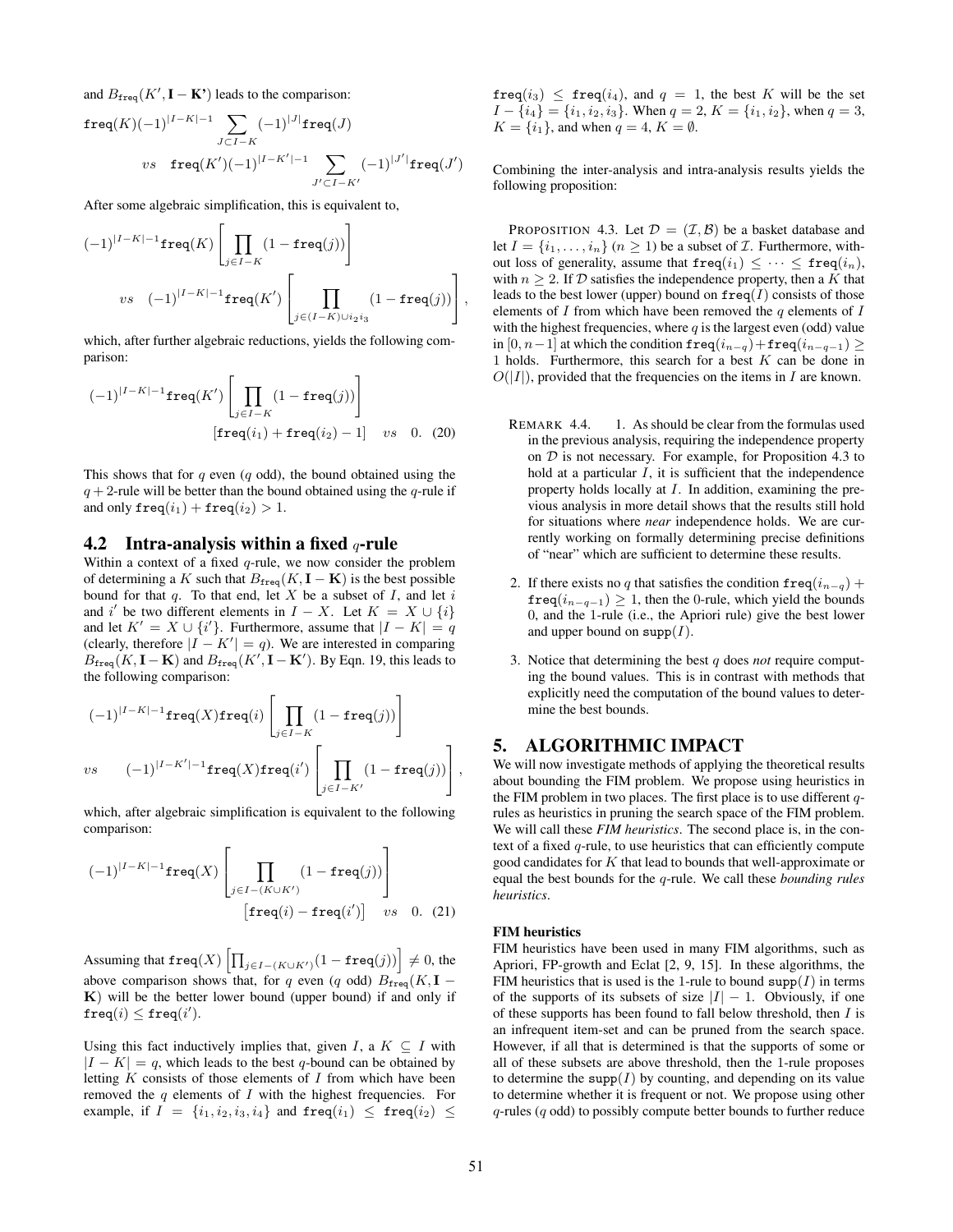| <b>Function: R3</b><br><b>Input:</b> Item-Set I.<br><b>Output:</b> Return true if $I$ needs to be counted.<br>1) For each $ K  =  I  - 3$<br>Get support of J where $K \subseteq J \subset I$ .<br>$\left( 2\right)$<br>If $J$ is infrequent return false.<br>3<br>If upperbound $(K, I - K) > threshold$<br>4<br>$5^{\circ}$<br>return true<br>$5^{\circ}$<br>Else<br>6)<br>return false.<br>8 | <b>Function: O3</b><br><b>Input:</b> Item-Set I.<br><b>Output:</b> Return true if $I$ needs to be counted.<br>1) Set $K$ equal to $I$ without is 3 most frequent items<br>2) Get support of J where $K \subset J \subset I$ .<br>3) If $J$ is infrequent return false.<br>If upperbound $(K, I - K) > threshold$<br>return true<br>Else<br>return false. |
|-------------------------------------------------------------------------------------------------------------------------------------------------------------------------------------------------------------------------------------------------------------------------------------------------------------------------------------------------------------------------------------------------|----------------------------------------------------------------------------------------------------------------------------------------------------------------------------------------------------------------------------------------------------------------------------------------------------------------------------------------------------------|
|-------------------------------------------------------------------------------------------------------------------------------------------------------------------------------------------------------------------------------------------------------------------------------------------------------------------------------------------------------------------------------------------------|----------------------------------------------------------------------------------------------------------------------------------------------------------------------------------------------------------------------------------------------------------------------------------------------------------------------------------------------------------|

**Figure 1: Pseudo-code of the functions R3 and O3 test candidate Function**

the search space in FIM problems. Furthermore, when, in the computation of such bounds, it is discovered (by counting) that a subset of  $I$  is infrequent, then we stop and do not further compute the bound. Thus the algorithm harnesses both the monotonicity property, and the value of the bounds against the threshold. Using this breakout technique the q-rules will always do as well as the 1-rule.

#### **Bounding rules heuristics**

Given a fixed q, the best bound on  $\text{supp}(I)$  is obtained by selecting a K that minimizes  $\sum_{K \subseteq J} \subseteq \overline{I-K} d(J)$  (see Proposition 3.7). The crude way of doing that is by computing the bound for every possible  $K$  (of fixed size) and selecting the best bound. We describe this method below.

Rq The exhaustive way to determine K is to search through  $\binom{|I|}{q}$ sets and for each of these sets, compute the bound  $B(K, I -$ K) is computed and tested against the support threshold. We label this approach Rq (e.g. R1 and R3 when  $q = 1$  and  $q = 3$  respectively). This will involve obtaining the support of the  $2^{q-1}$  subsets of *I*. Thus the total cost of Rq is no more than  $\binom{|I|}{q} 2^{q-1}$ .

In the quest for a set  $K$  of a fixed size so that the bound computed is the best among the bounds computed using other  $K$  sets of the same size, we propose two different heuristics.

- Hq We can reduce the cost needed for finding  $K$  such that We can reduce the cost needed for finding K such that  $\sum_{K \subseteq J \subseteq T-K} d(J)$  is minimized if we use Eqn. (15) and approximate that sum with  $\text{supp}(K)$ . Thus, this approach will first search through the  $\binom{|I|}{q}$  subsets of I and determine a K with minimum support. For such a K, the bound  $B(K, I -$ K) is computed and tested against the support threshold. We label this approach Hq (e.g. H3 for  $q = 3$ ). The total cost of Hq is no more than  $\binom{|\tilde{I}|}{q} + 2^{q-1}$ .
- $Oq(Oq^*)$  We develop a heuristic aimed at reducing the cost of Hq. The idea is to assume that  $freq(K)$  and  $supp(K)$  are minimized when the frequency of the individual items comprising  $K$ are minimal. This idea is based on the theoretical results of Section 4. To implement this heuristic, the frequencies of the individual items of an item-set of size  $|I|$  are obtained and sorted by frequency. Then  $K$  is selected such that the items with the highest  $q$  frequencies are filtered out. Once  $K$  is selected, one can proceed in the usual way to compute

the bound  $B(K, I - K)$  and compare it against the support threshold. We label this approach Oq (e.g. O3 when  $q = 3$ ). The total cost of Oq is no more than  $|I| + 2^{q-1}$ . Note that unlike  $Rq$  neither  $Hq$  nor  $Oq$  have R1 built in.

 $Oq^*$  is the same as  $Oq$ , except that, when computing the bound on supp $(I)$ , the minimum of the R1 bound and the Oq bound is used. Thus Oq<sup>\*</sup> has both the R1 and Oq built in.

#### **6. EXPERIMENTS**

We now report on experiments we performed which use the heuristics discussed above. We emphasize that our ideas are not specific to the Apriori algorithm but rather target FIM algorithms in general.

#### **Experimental setup**

We used Ferenc Bodon's implementation of the Apriori algorithm [3], and extended it to include the heuristics in two places as discussed in Section 5. For FIM heuristics, we only use the 3-rule enumerated from our bounding theorem instead of the 1-rule. We assume that, in a pre-processing procedure, the frequencies of the items in  $\mathcal I$  have been computed and sorted. For the bounding rules heuristics, we use H3, O3 and O3<sup>\*</sup> (recall that O3<sup>\*</sup> is the best of R1 and O3). These heuristics take place when generating and testing candidates. Figure 1 shows the test-candidate functions which incorporated the R3 and O3 heuristics, respectively. (The function incorporating H3 is very similar to O3. H3 looks up the supports of every K such that  $|K| = |I| - 3$ ). Notice that only pre-candidates are subjected to these various rules. This means that in all cases the item-sets have been subjected to the most important part of the R1 rule, namely we know that the sets  $I - \{i_1\}$ , and  $I - \{i_2\}$  are frequent (where  $i_1$  and  $i_2$  are the first and second most frequent items). This reduces the possibility of the 3-rule from being effective.

#### **Baskets databases**

We ran experiments on chess data, and census data (PUMS) which were provided by Roberto Bayardo from the UCI baskets databases [11]. Finally, we ran our approaches on webdocs - a 1.5GB baskets database donated by Claudio Lucchese, Salvatore Orlando, Raffaele Perego, and Fabrizio Silvestri to the FIMI repository [10] and built from a spidered collection of web html documents. Table 2 provides the essential statistics of baskets databases involved. Pumsb∗ is the same baskets database as pumsb minus all the items with 80% or more frequency.

Experiments were run on a  $3.06Ghz$  Intel Xeon system with  $4GB$ of memory running RedHat Enterprise Linux. We ran three types of experiments describe below; the results are shown in Tables 3– 6 and Appendix A. In all these experiments, we do not include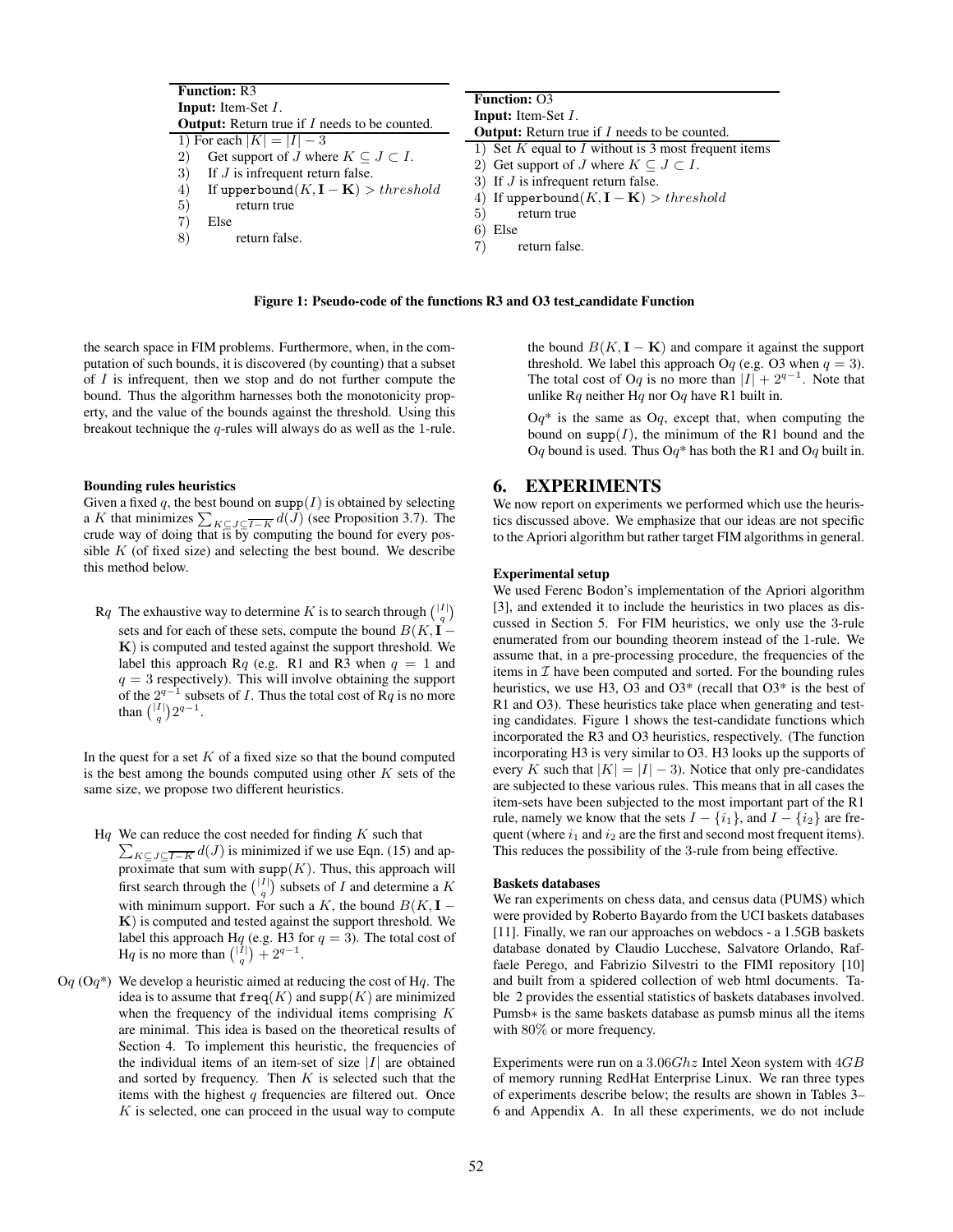**Table 2: Statistics of the baskets databases sizes**<br>Baskets Database | Baskets | Avg. Basket Length | Distinct Items

| Baskets Database | <b>B</b> askets | Avg. Basket Length | Distinct Items |
|------------------|-----------------|--------------------|----------------|
| chess            | 3,196           |                    | 76             |
| pumsb            | 49,046          | 74                 | 7117           |
| $pumsb*$         | 49,046          | 50                 | 7117           |
| webdocs          | 1,692,082       | 177                | 5,267,657      |
|                  |                 |                    |                |

#### **Table 3: chess results at 50% threshold**

|      | Table 3: chess results at 50% infeshold |           |               |          |       |                |                 |          |          |  |  |  |  |
|------|-----------------------------------------|-----------|---------------|----------|-------|----------------|-----------------|----------|----------|--|--|--|--|
|      |                                         |           |               | $Exp1$ : |       |                |                 | $Exp2$ : |          |  |  |  |  |
| Set  |                                         | Freq      | Wasted effort |          |       |                | Derivable items |          |          |  |  |  |  |
| size | Pre-cand.                               | item-sets | R1            | O3       | $O3*$ | R <sub>3</sub> | $R1=O2$         | $O3=O2$  | $O3*=O2$ |  |  |  |  |
| 3    | 4.504                                   | 4,000     | 503           | 69       | 69    | 69             | 366             | 1.560    | 1.729    |  |  |  |  |
| 4    | 19,847                                  | 18,565    | 1.198         | 55       | 55    |                | 3.442           | 11.741   | 12,029   |  |  |  |  |
|      | 60.960                                  | 58.172    | 2.408         | 54       | 48    | $\Omega$       | 18,089          | 45.576   | 46,408   |  |  |  |  |
| 6    | 134,191                                 | 129,952   | 3.468         | 34       | 29    | $\Omega$       | 57,633          | 115,407  | 116,670  |  |  |  |  |
|      | 218,411                                 | 214.297   | 3,347         | 18       | 17    |                | 122.979         | 204,138  | 205,167  |  |  |  |  |

**Table 4: PUMSB results at 80% threshold**

|      |           |           | $Exp1$ :      |    |       | $Exp2$ :        |         |         |          |
|------|-----------|-----------|---------------|----|-------|-----------------|---------|---------|----------|
| Set  |           | Freq      | Wasted effort |    |       | Derivable items |         |         |          |
| size | Pre-cand. | item-sets | R1            |    | $O3*$ | R3              | $R1=O2$ | $O3=O2$ | $O3*=O2$ |
|      | 1,842     | 1,760     | 82            |    |       |                 | 252     | 99      | 340      |
|      | 7.668     | 6,999     | 566           | 8  |       | 2               | 906     | 1.475   | 1,584    |
|      | 20,458    | 18,215    | .733          | 8  | 4     | 0               | 2.613   | 4,834   | 5,229    |
| 6    | 35.717    | 31,532    | 2,873         | 20 |       | 0               | 6.177   | 10,235  | 11,659   |
|      | 41,290    | 36,382    | 2.666         | 13 |       | 0               | 11.016  | 13.653  | 16,612   |

#### **Table 5: PUMSB**∗ **results at 25% threshold**

|      |           |           |               | $Exp1$ : |       |       | $Exp2$ : |                 |          |
|------|-----------|-----------|---------------|----------|-------|-------|----------|-----------------|----------|
| Set  |           | Freq      | Wasted effort |          |       |       |          | Derivable items |          |
| size | Pre-cand. | item-sets | R1            | O3       | $O3*$ | R3    | $R1=02$  | $O3=O2$         | $O3*=O2$ |
|      | 8,817     | 6.106     | 2,551         | 1,051    | 1,051 | 1,051 | 1,172    | 112             | 1,231    |
| 4    | 27.436    | 23,331    | 829           | 286      | 286   | 119   | 8.710    | 6.218           | 9.771    |
|      | 72,715    | 65,625    | 432           | 196      | 52    |       | 33.441   | 30,191          | 37,115   |
| 6    | 155.887   | 142,594   | 280           | 281      | 35    |       | 85.187   | 79,353          | 91.110   |
|      | 267,801   | 245,939   | 171           | 452      | 13    |       | 160.024  | 147.127         | 165,838  |

#### **Table 6: webdocs results at 10% threshold**

|      |           |                  | $Exp1$ : |                |               |        | $Exp2$ :        |         |            |
|------|-----------|------------------|----------|----------------|---------------|--------|-----------------|---------|------------|
| Set  |           | Freq             |          |                | Wasted effort |        | Derivable items |         |            |
| size | Pre-cand. | <i>item-sets</i> | R1       | O <sub>3</sub> | $O3*$         | R3     | $R1=O2$         | $O3=O2$ | $O3* = O2$ |
| 3    | 26.125    | 12.343           | 3.711    | 3.711          | 13.711        | 13.711 |                 |         |            |
| 4    | 40.619    | 31,857           | 8.480    | 8,361          | 8.345         | 8,345  |                 |         |            |
|      | 57,336    | 52,084           | 5.011    | 3,135          | 3,130         | 2,919  |                 |         |            |
| 6    | 58,560    | 55,867           | 2,346    | 739            | 739           | 565    | 0               | 50      | 50         |
| ⇁    | 40,057    | 39,299           | 650      | 160            | 160           | 101    | 36              | 787     | 810        |
| 8    | 17,828    | 17,710           | 109      | 109            | 18            | 8      | 80              | 2,266   | 2,280      |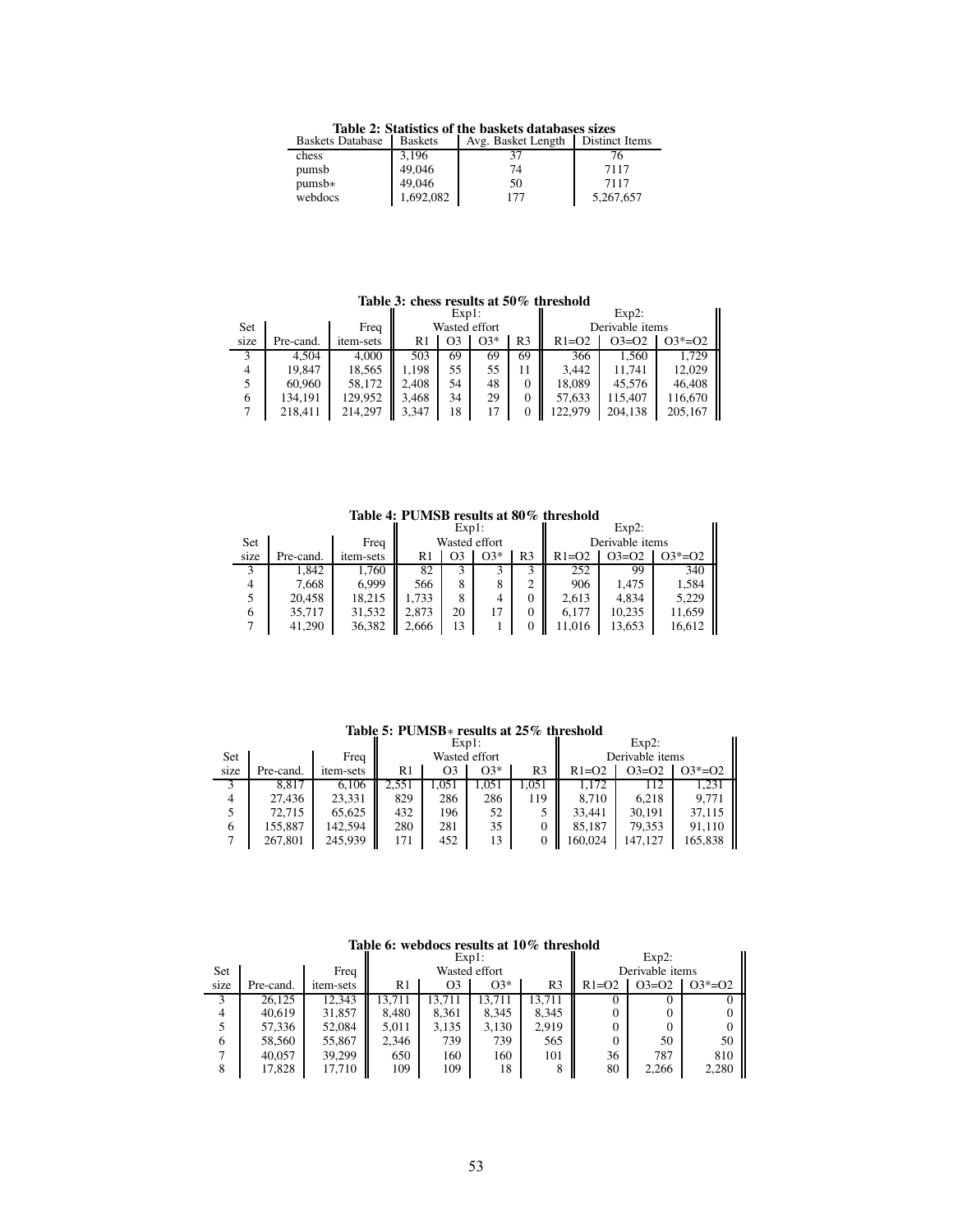results for H3 since it produced identical results to O3 except in one instance.

- **Exp1** (See Tables 3–6.) In this experiment, we use the 3-rule as an FIM heuristic and use it to prune the search space. The idea is for every item-set we compute the upper bound using R3, O3 or O3\* instead of the 1-rule, and count the number of candidates that the rules report as possibly frequent, yet, when counting them in the basket database, turn out to be infrequent (i.e. wasted effort).
- **Exp2** (See Tables 3–6.) We count the number of derivable itemsets [6] that have their lower bound and upper bound equal. We also present below this data, the remaining candidates that need to be counted as a percentage of the pre-candidates. We computed the upper bound on the support of an itemset using R1, O3, O3\* and R3 with the lower bound being computed using O2. This experiment is interesting since for the item-sets that have their upper bounds and lower bounds equal, one does not need to count their supports.
- **Exp3** (See Appendix A.) We modify **Exp1** by using the lower bound rule (O2 heuristic) to further prune the search space. The idea is that, if the lower bound is greater than the threshold, then we know that item-set is frequent without counting. Thus, in this experiment we only report the number of candidates that require counting. These are the item-sets whose lower bound is below the threshold and their upper bound is above the threshold. Note that when implementing this algorithm one may reach a stage where the supports of subsets of an item-set are not available (since the frequency status of these subsets may have been determined without counting) [11]. We do not address this issue.

#### **Interpretation of results**

From the data presented in Tables 3–4, it is apparent that the 3−rule prunes the search space and reduces the number of infrequent sets that need to be counted almost perfectly in **Exp1**. The 1-rule doing a good job in eliminating the infrequent item-sets but the 3-rule is doing an almost perfect job. This is consistent with our theoretical results in Section 4, which predict that the 3-rule will do better on dense baskets databases. The other observation deals with the performance of our proposed heuristics: O3 prunes the search space and reduces wasted effort almost as good as O3\* and R3 in **Exp1**. In Tables 3–4 of **Exp2** we find more derivable item-sets when computing the lower and bounds using the O2 and O3 than using O2 and R1. The number of derivable items found using O3 and O3\* (in conjunction with the lower bound) is very close to the number of derivable items found using R3 with the lower bound. This demonstrates the performance of our proposed approaches. In Appendix A in **Exp3** we find that the remaining candidates that need to be counted after using O3 (or O3\*) and O2 to prune the search space is: (1) noticeably less than those remaining candidates that need to be counted after using only R1 and O2; (2) very close to those remaining candidates that need to be counted after using R3 and O2 (the best).

For the data presented in Tables 5–6 of **Exp1**, computing the upper bound using 3-rule with R3 is still reducing wasted effort more than the 1-rule. However the pruning relative effectiveness of these rules is less as can be clearly seen when comparing O3 to R1 in Table 6. Observe there exists an outlier in our results in Table 5 where O3 does slightly worse than the 1-rule at stage 7 of the algorithm. We do not see this as a major problem since it is not observed in O3\*. The decrease in pruning effectiveness of these rules can also be observed in Table 6 of **Exp2**, where all rules are unsuccessful in both pruning wasted effort and finding derivable item-sets in the early stages of the algorithm. More importantly, we observe that the use of R1 and O2 to find derivable item-sets is more effective than using O3 and O2 (Observe this does not occur in O3\* or R3 with O2 since both these approaches have R1 built into them). This is consistent with our theoretical results in Section 4, which predict the 1-rule be more effective than the 3-rule on sparse baskets databases. We also observe a similar reduction in pruning effectiveness in Appendix A of **Exp3** where we find the remaining candidates that need to be counted using either of O3, O3\* or R3 (in conjunction with O2) very close to those candidates that need to be counted using R1 (in conjunction with O2).

## **7. SUMMARY**

- The computational cost of computing a particular bound is equivalent to finding a K such that  $\sum_{K \subseteq J} \underbrace{\subseteq I - K}_{\subseteq J} d(U)$  is minimized and then computing the bound  $\overline{B}(K, I - K)$ . While the cost of computing  $B(K, I - K)$  is the same for each heuristic, the cost of finding a  $K$ -set such that the sum over density is minimized can be reduced significantly by using the heuristics we propose in this paper.
- The performance of the approaches suggests that all algorithms produce more or less the same number of false candidates, with O3 typically performing better.
- For dense baskets databases, O3 and O3\* produce less false candidates than R1, and thus resulting in better performance. For baskets databases too big to fit in memory, it is desirable to avoid false candidates as much as possible. O3 (or O3\*) will perform better since the computational cost of O3 (in memory) will usually outperform the cost of false candidates (since that involves I/O access).
- The heuristics we suggest will work for both lower bounds and upper bounds. This will have a positive impact on performance of algorithms like MAXMINER and AprioriLB [11], and concise representation algorithms such as the NDI-Algorithm [6].
- We recommend that one may just as well run the 3-rule in the Apriori algorithm, at least at level 3. This does not present a significant overhead. The advantages are that for dense baskets databases, it will pay off reducing wasted effort to almost 0. Furthermore, even on sparse baskets databases such as webdocs, a reduction in wasted effort can be expected.

**Acknowledgment:** We thank Ferenc Bodon for use of his implementation of the Apriori algorithm [3].

#### **8. REFERENCES**

- [1] Rakesh Agrawal, Tomasz Imieliński, and Arun Swami. Mining association rules between sets of items in large databases. In *Proceedings of the 1993 ACM SIGMOD international conference on Management of data*, pages 207–216. ACM Press, 1993.
- [2] Rakesh Agrawal and Ramakrishnan Srikant. Fast algorithms for mining association rules. In *Proc. 20th Int. Conf. Very Large Data Bases, VLDB*, pages 487–499, 1994.